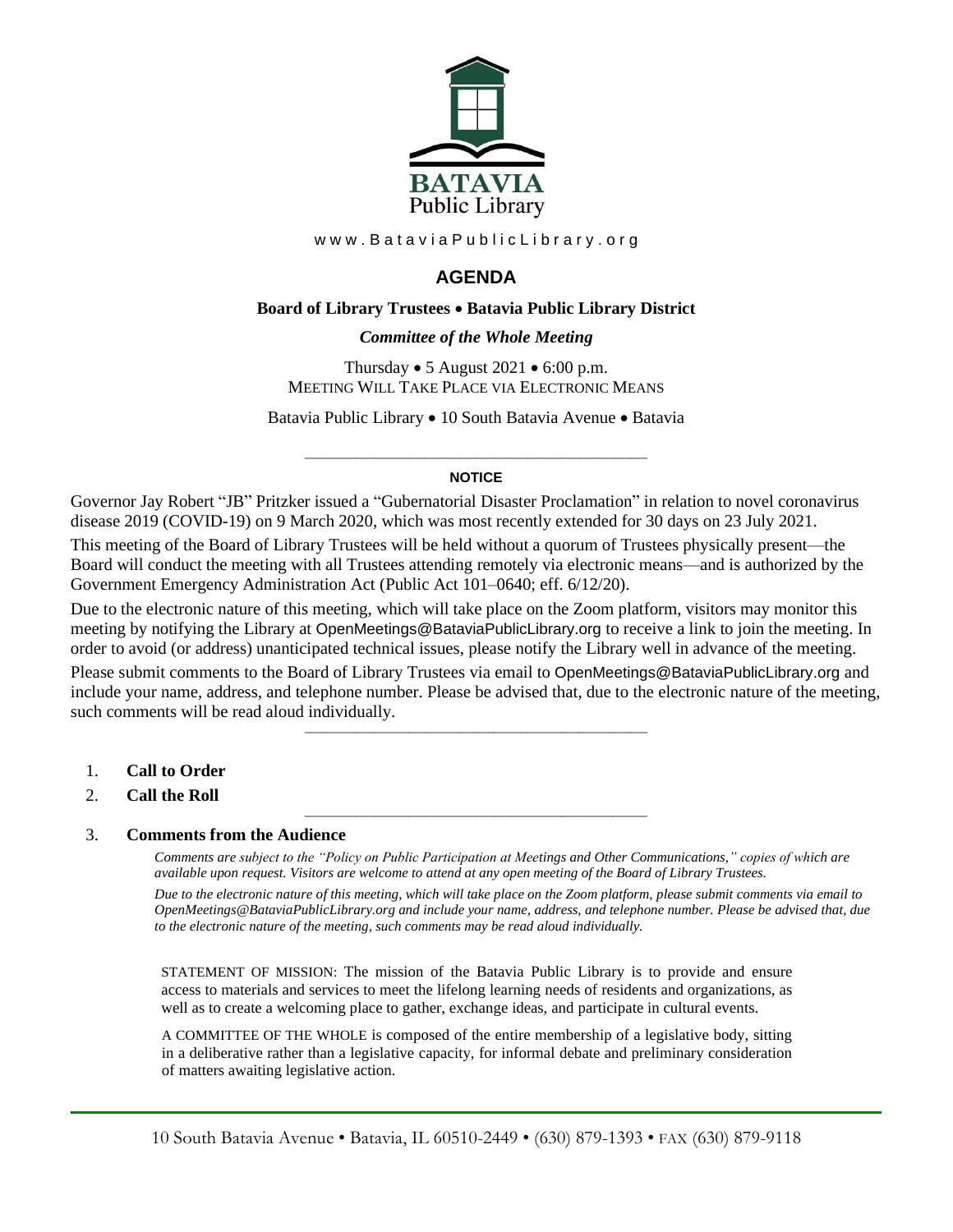- 4. **Approve the Agenda** {ROLL CALL VOTE}
- 5. **Approve the Minutes:** Committee of the Whole Meeting, Thursday, 3 June 2021 {ROLL CALL VOTE}
- 6. **A Resolution Certifying the 2020–2021 Illinois Public Library Annual Report (IPLAR)** (RESOLUTION 2021–007) (Standing Committee on Policy) (ACTION ITEM) {ROLL CALL VOTE}

————————————————————

- 7. **A Resolution Declaring Selected Library Furniture, Furnishings, Equipment, and Supplies to Be Surplus Property, and Authorizing the Disposition of the Surplus Property** (RESOLUTION 2021–008) (Standing Committee on Facilities) (ACTION ITEM) {ROLL CALL VOTE}
- 8. **Policy on Face-Coverings** (Standing Committee on Policy) (DISCUSSION and/or ACTION ITEM) {ROLL CALL VOTE}
- 9. **Meetings via Electronic Means: Board of Library Trustees and Subordinate Bodies** (Committee of the Whole) (DISCUSSION ITEM)

————————————————————

- 10. **Technology Advisory Group** (Standing Committee on Facilities) (DISCUSSION ITEM)
- 11. **Comments from the Committee of the Whole**

### 12. **Future Agenda Items** (REPORT)

a. **Facilities Issues** (Trustee Deitchman, *Chair*)

*The focuses of Facilities Issues are building & grounds, technology, and related policies and services. Such issues generally (but not exclusively) have an internal approach; that is, work is directed to the physical library and its campus.*

- 3D Printer (September 2021)
- Roof Repairs
- New Telephone System / Upgrade for Data Switches (September 2021)
- Architectural Services (August 2021)
- Independent Technology Audit
- Technology Plan
- Walk the Property (June–August 2021)
- Annual Schedule of Capital Projects (July–September 2021)
- Wi-Fi System
- Proper Storage for Paintings and Other Works of Art when Not on Public Display
- Streetscape Project (City of Batavia): Water Street

### b. **Finance Issues** (Trustee Culotta, *Chair*)

*The focuses of Finance Issues are budget & finance and related policies and services.*

- Note: A schedule of future agenda items is included in the Committee packet for purposes of information and planning.
- Policy on Fines and Fees (September 2021)
- c. **Outreach Issues** (Trustee Larson, *Chair*)

*The focuses of Outreach Issues are marketing & public relations, community engagement, art, and related policies and services, and Recognition as a Library Leader. Such issues generally (but not exclusively) have an external approach; that is, direct service to users and the community.*

- Policy on Exhibit Spaces, Bulletin Boards, and Literature Racks
- Telephone for Public Use
- Recognition as a Library Leader (April 2023)

### d. **Policy Issues** (Trustee Russo, *Chair*)

*The focuses of Policy Issues are human resources, related policies and services, strategic planning, and general policies.*

• Annual Goal Plan for the Library Director for July 2021–June 2022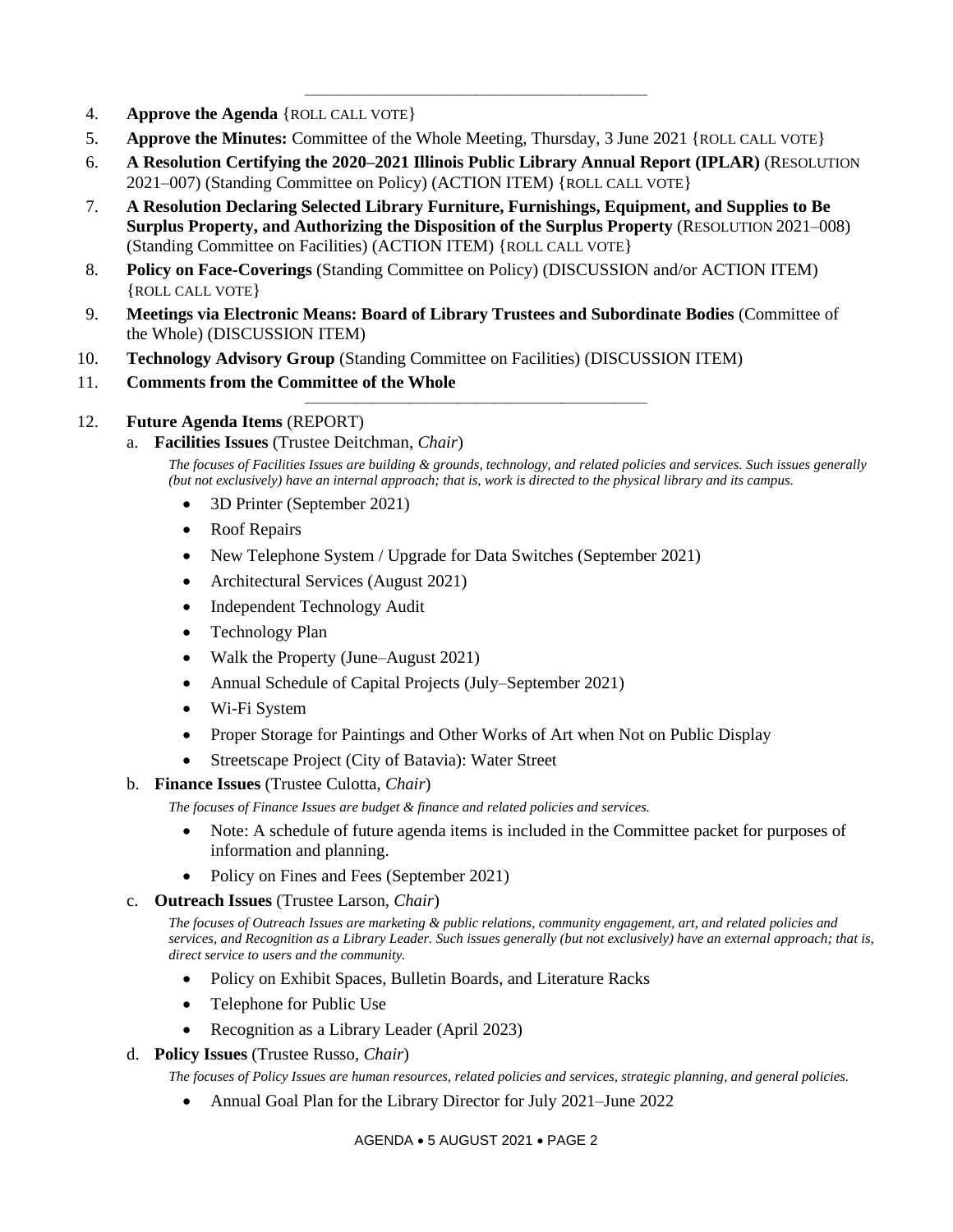- Operation of a Café at the Batavia Public Library / Café Lease (September 2021)
- Retrospective Review [of the Temporary Closure in Relation to COVID-19 Crisis]
- Succession Plan / Policy on Succession
- Bylaws of the Board of Library Trustees
- Policy on Leave of Absence without Pay
- Organizational Identity: Statement of Purpose (Trust & Track Institute) (April 2021)
- Organizational Identity: Statement of Vision
- Standards for Illinois Public Libraries  $\rightarrow$  DEFERRED INDEFINITELY
- Cannabis Regulation and Tax Act [410 ILCS 705 et seq.]
- Policy on Reimbursement of Employee Expenses (pursuant to 820 ILCS 115 / 9.5)

————————————————————

- Policy on a Safe and Healthful Workplace
- Self-Appraisal for Board of Library Trustees (April 2022)

## 13. *Next Meetings or Events*

- *a. Board of Library Trustees (Regular Meeting), Tuesday, 17 August 2021, 6:00 p.m., Meeting Will Take Place via Electronic Means*
- *b. Board of Library Trustees (Special Meeting), Tuesday, 24 August 2021, 6:00 p.m., Founders Room*  [Retreat for Trustee Orientation, Education, and Planning]
- *c. Staff Development Day (4th Friday in August), Friday, 27 August 2021, Library Closed (9:00–1:00 p.m.)*
- *d. Library Card Sign-Up Month, September 2021 — launched in 1987 as a national campaign: "every child should obtain a library card"*
- *e. Sunday before Labor Day, Sunday, 5 September 2021, Library Closed*
- *f. Labor Day (1st Monday in September), Monday, 6 September 2021, Library Closed [F]*
- *g. Board of Library Trustees (Committee of the Whole Meeting), Thursday, 9 September 2021, 6:00 p.m., Meeting Will Take Place via Electronic Means*
- *h. Regular Library Hours on Sunday Begin (12:00 noon–5:00 p.m.) (Sunday after Labor Day) — Sunday, 12 September 2021*
- *i. Reception for Library Leader, Sunday 19 September 2021, 2:00 p.m., Founders Room*
- *j. Board of Library Trustees (Regular Meeting), Tuesday, 21 September 2021, 6:00 p.m., Meeting Will Take Place via Electronic Means*
- *k. Banned Books Week: Celebrating the Freedom to Read (40th Annual Observance, 1982–2021), Sunday– Saturday, 26 September–2 October 2021 — 2021 Theme: Books Unite Us. Censorship Divides Us.*
- *l. 155th Anniversary of Library Service in Batavia (October 1866–2021), October 2021*
- *m. TeenTober (formerly Teen Read Week™ in October and Teen Tech Week in March), October 2021 launched in 2019 to celebrate teens and teen services in libraries*
- *n. Columbus Day (Observed) (2nd Monday in October), Monday, 11 October 2021, Library Open [F]*
- *o. ILA Annual Conference (Virtual Conference), Tuesday–Thursday, 12–14 October 2021*
- *p. Board of Library Trustees (Regular Meeting), Tuesday, 19 October 2021, 6:00 p.m., Meeting Will Take Place via Electronic Means*
- *q. Daylight Saving Time Ends (Standard Time Resumes) at 2:00 a.m. (1st Sunday in November), Sunday, 7 November 2021*
- *r. International Games Week, Sunday–Saturday, 7–13 November 2021 — launched in 2008 to focus on the social and recreational side of gaming*